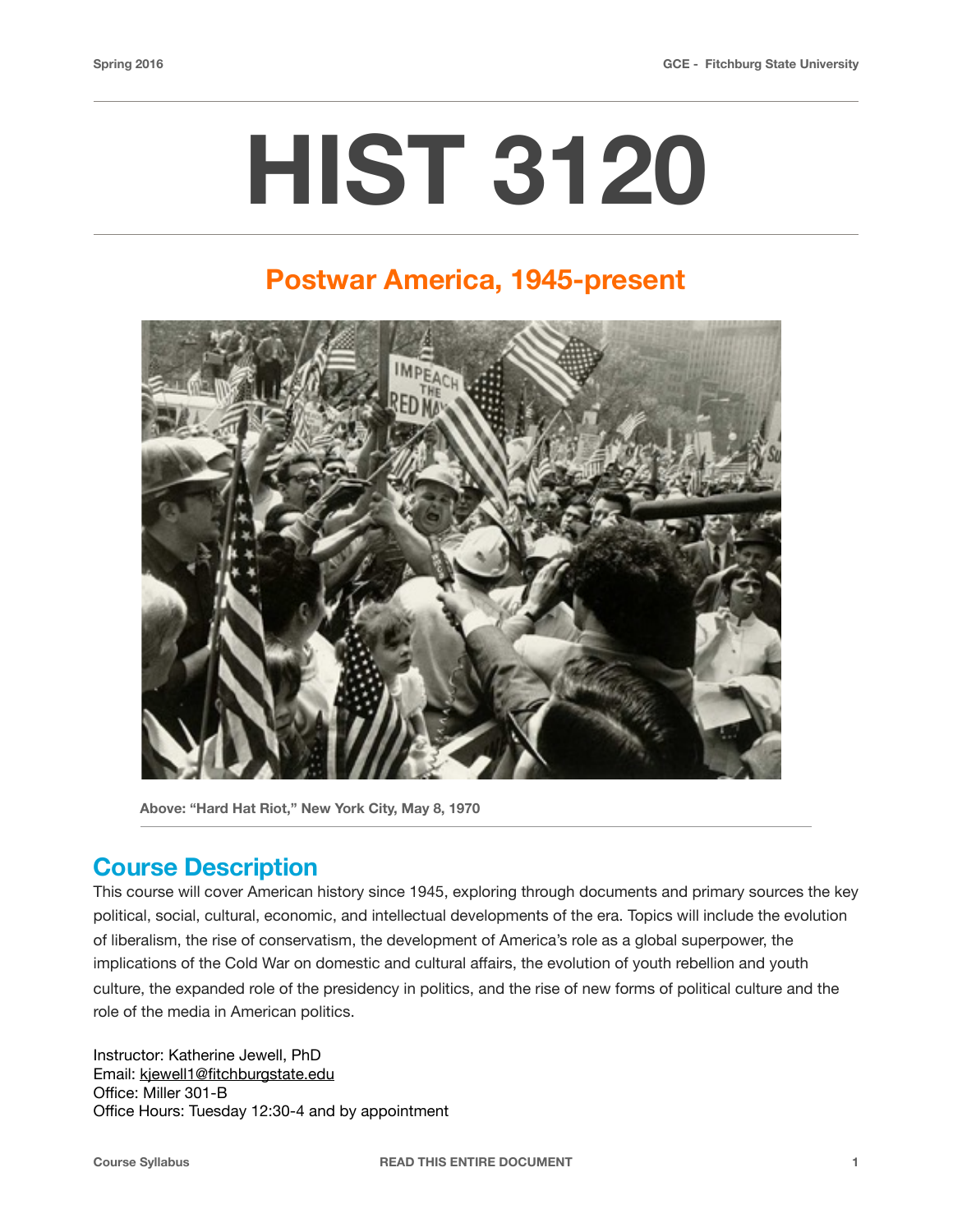# **Required Books**

Textbook:

• Gillon, *The American Paradox* (available on reserve at the library or through the bookstore/online)

*The following books are all available through Interlibrary Loan, your local library, or cheaply through Amazon:*

- John Steinbeck, *Winter of Our Discontent*
- Anne Moody, *Coming of Age in Mississippi* Hunter S. Thompson, *Fear and Loathing on the Campaign Trail '72*
- Michael MacDonald, *All Souls*
- David Brooks, *Bobos in Paradise*
- William Finnegan, *Cold New World*

# **Policies**

**Academic Honesty:** Citation, writing clarity, and grammar are important in making your argument effective and understandable. I suggest you visit this site to review writing skills and techniques and also that you make use of FSU's Writing Center to review your work, particularly if you have concerns. Please note that ignorance is not an excuse for plagiarism. Students are responsible for understanding and



**SNCC leader Ella Baker.**

adhering to the university's policies regarding plagiarism and academic integrity. The consequences for violation are severe, including failure of the course and potential expulsion.

**Email:** is the best way to reach me. Please be aware that it may take me up to 24 hours on weekdays and 48 hours on weekends to respond. If you do not hear back from me, it is likely that the answer is available on the syllabus. If your email issue takes more than a paragraph to explain, please come see me in my office hours.

**Online Behavior:** The discussion forums will by-and-large be informal spaces. Do not mistake this informality and creative space as a license to be unprofessional. Your fellow students are your colleagues and I expect you to conduct yourself as if you are sending business communication, even if our content is at times controversial, emotional, or provocative. Timeliness is another way to demonstrate your professionalism; submitting your work on time makes it easier for your fellow students to complete their own assignments (evaluation posts, etc.).

Discussion posts will be graded on a 10 point scale for quality (timeliness, use of sources, and clarity of argument) and creativity. To receive the maximum credit, you must engage with your fellow classmates. For more information on discussion grading, see the Discussion Board on Blackboard.

**Late Policy:** Late papers and assignments will only be accepted by prior arrangement. Late work will receive a penalty of one-third grade deduction per day late (i.e. an A becomes an A- after one day, and so on).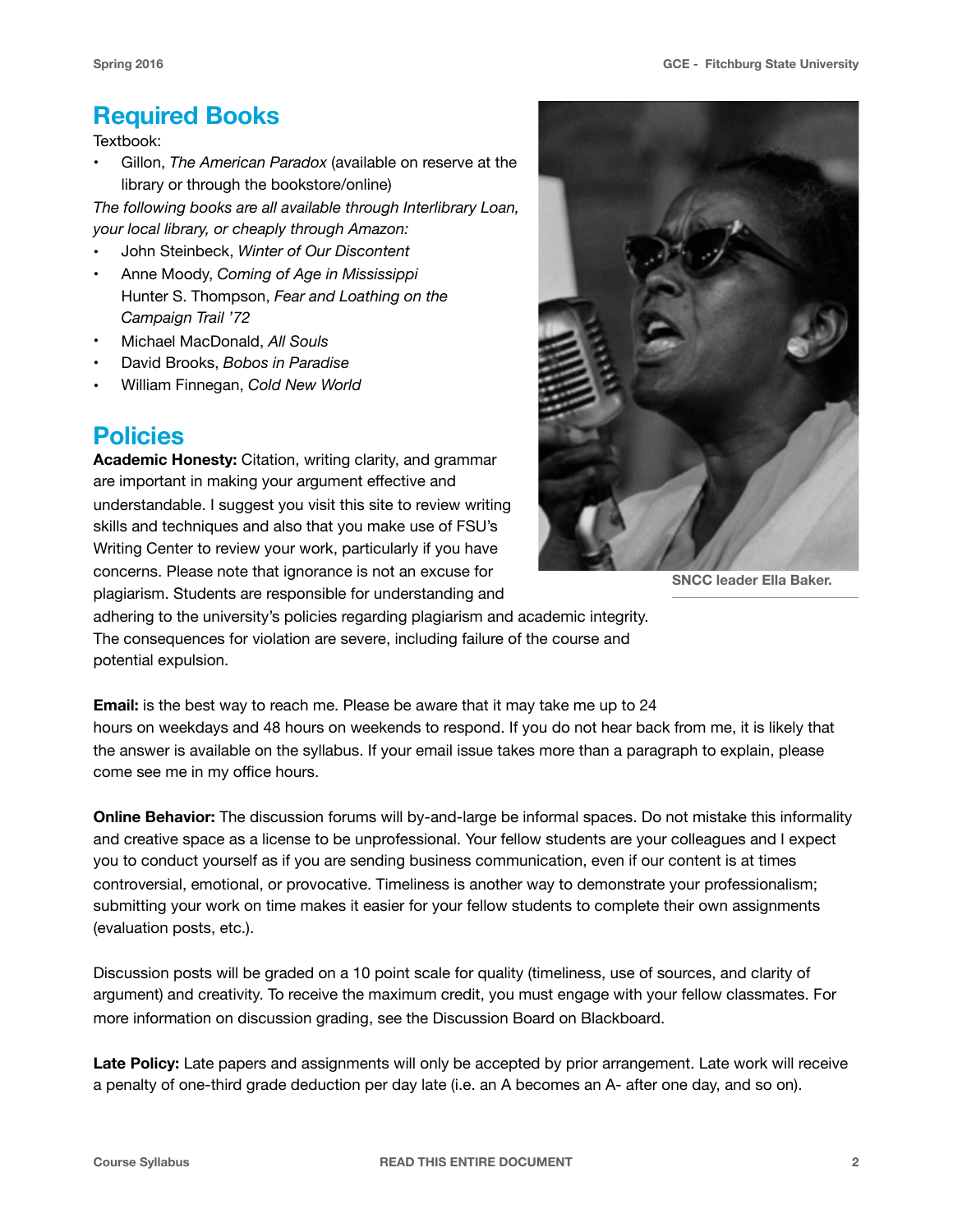

**Grading:** All grading is done using FSU's 4.0 scale. If you receive a numerical/percentage grade (e.g. 88%), it will be calculated using the corresponding GPA (3.3).

Fitchburg State encourages the full participation of individuals with disabilities in all aspects of campus living and learning. To support access and inclusion, Fitchburg State offers reasonable accommodations to students who have documented disabilities (e.g. physical, learning, psychiatric, sensory, etc.). If you require accommodations for this class, please provide me with a copy of your Accommodation Agreement as soon as possible so that we can discuss your specific needs. Any information that you share with me will be held in the strictest confidence, unless you give me permission to do otherwise. If you require academic accommodations but do not have an Accommodation Agreement, contact Disability Services a.s.a.p. to establish your eligibility: www.fitchburgstate.edu/disability or 978-665-4020.

## **About Online Learning**

For many of you, online learning may be nothing new. For others, this might be your first experience with such a course. Since each of you bear the responsibility for your own learning, as well as that of your classmates, perhaps to a greater extent than in a face-to-face class, I would like to emphasize three points I believe are critical to your success in this online version of USII:

• **Personal responsibility.** You are responsible for working on your own and exerting the personal discipline necessary to complete assignments in a timely fashion. To do so, first read the syllabus—especially the course schedule—carefully to know your assignments for each week, when writing and discussion assignments are due, and the closing of each grading period. You will have to allow sufficient time to do the reading assignments before the postings are due. You have to take an active role in the discussions. All of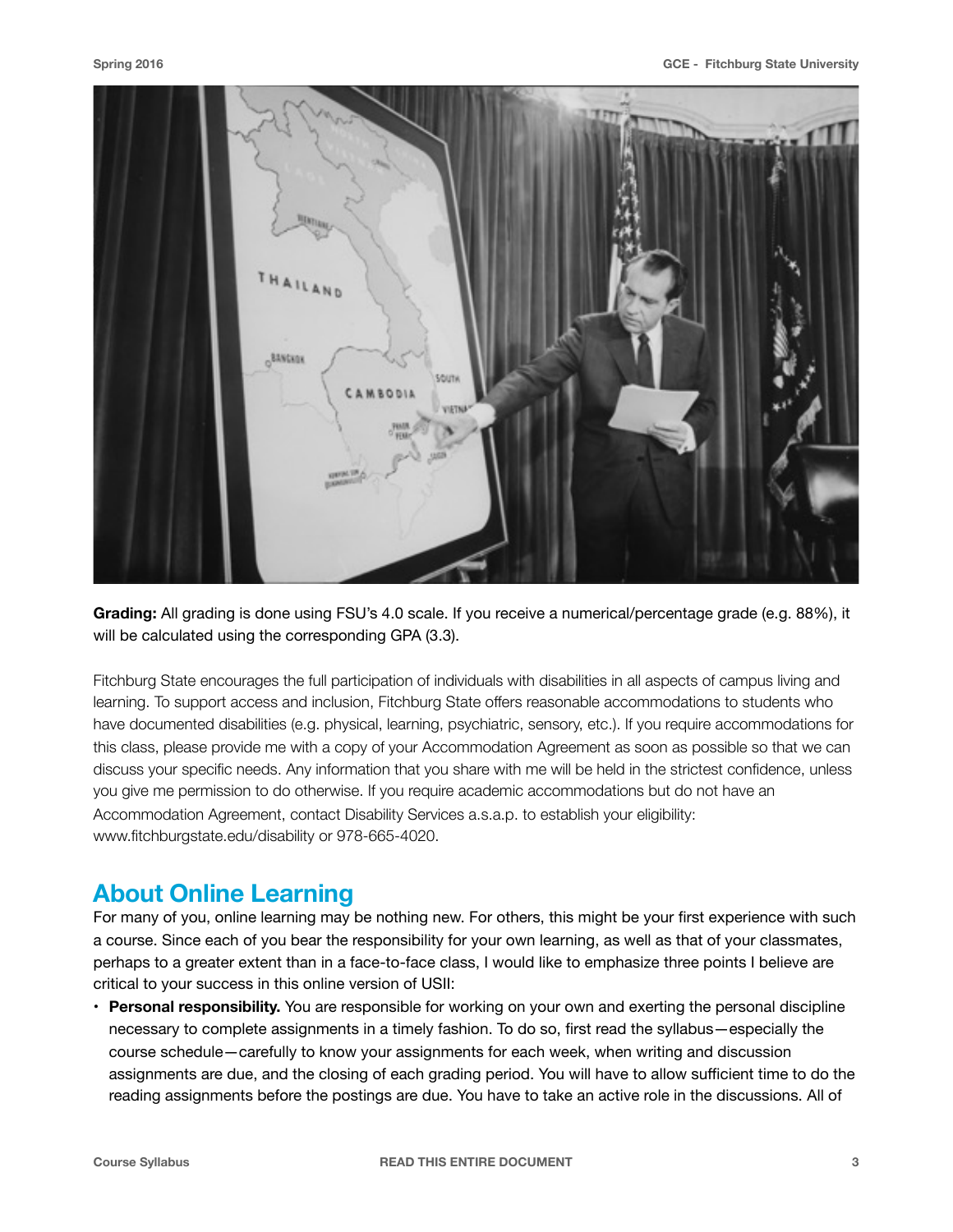this represents a great responsibility and investment in time and effort on your part, especially considering the accelerated schedule of a summer course. Students who have taken this course previously report that there is a very direct relationship between effort and satisfaction – the more effort and time you put into the course, the more you are likely to gain from it.

- **Constant and continual effort.** All of us have a tendency (and need, at times) to put work until the last minute. Doing so threatens your success in the course. You need to work on this class every day. Some of that work, like reading, discussion, and thinking about questions regarding assignments, as well as preparing writing assignments, will be done off-line. Whatever you are working on, however, you should log on to our Blackboard site at least one a day and keep abreast of any important messages or announcements, and to see how conversations about the material are developing.
- **Schedule your time.** Students often ask, "How much time should I put into this course?" Obviously, that varies from one student to another, and it will vary over the eight weeks we will be working together, depending on your work and personal schedules. Break down each reading assignment and the time required and budget accordingly. Do the same for your writing assignments. Create to-do lists for each assignment and think about how much time you will need for each step, then schedule those blocks into your calendar.

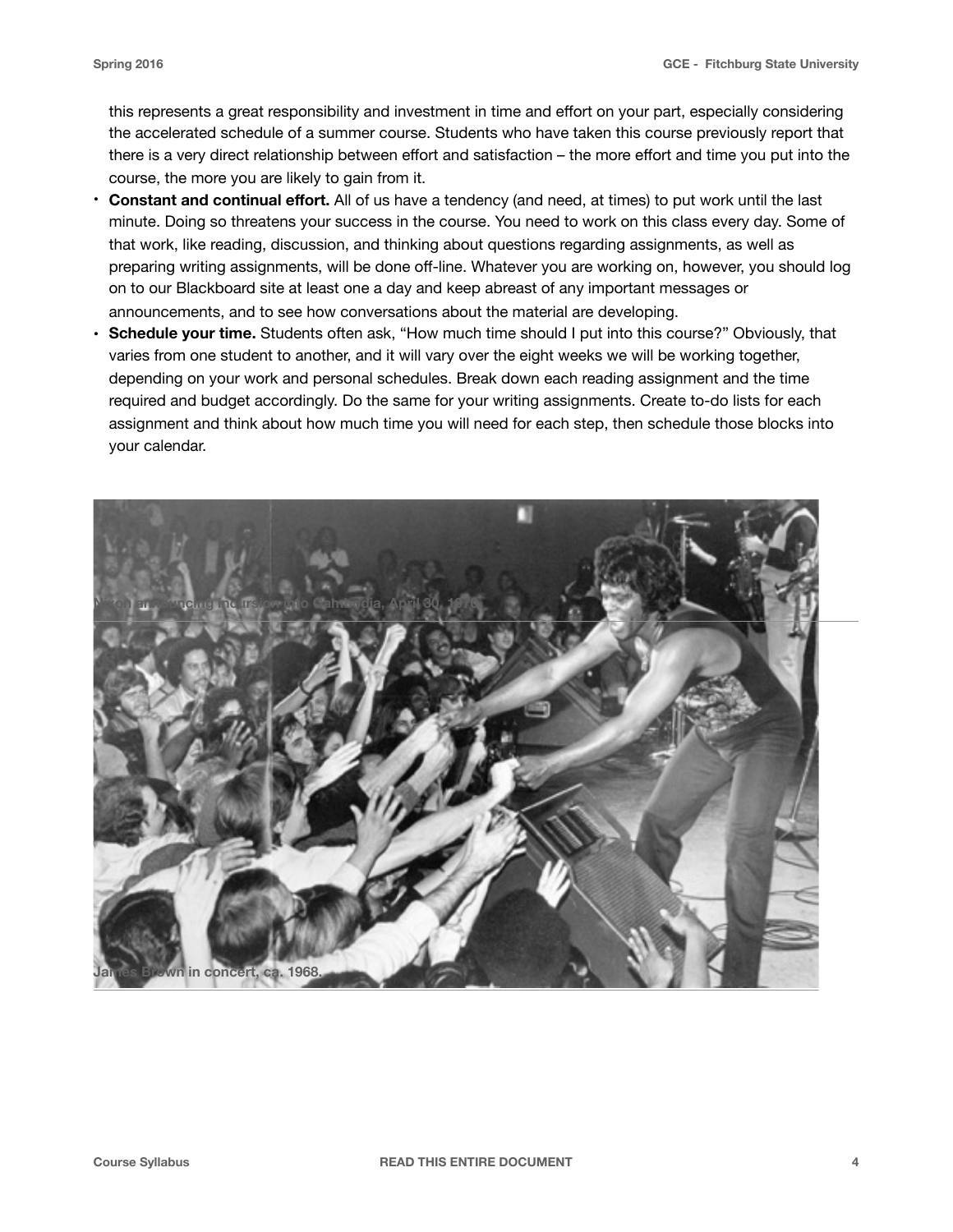# **Assignments and Grading**

Because this is an online course, assignments are writing intensive. This course will give you ample opportunity to improve your expository writing, argument development, and use of evidence.

**10% Multiple Choice Quizzes** Based on the Gillon textbook, each chapter will have a short, multiple-choice quiz to be completed on Blackboard.

**15% Midterm** An essay exam.

**15% Final** An essay exam.

**20% Book Responses/Peer Review** Students will submit a 2-3 page book review/response (800-1000 words) placing each of the memoirs or commentaries into context. These will be submitted via TurnItIn and students will complete a peer review through Blackboard/Turnitin one week after submissions are due (details will be posted on Blackboard). There will be a set of questions to help frame each paper. **20% Discussions** There are seven discussions on blackboard based around a question inspired by the textbook reading. Students must post their own response as well as respond to another student's post by the following week.

**20% Research Paper** A 6-page guided research paper due at the end of the semester.

# **Schedule of Assignments**

All assignment due dates are on Wednesdays; however, all assignments may be (and should be) completed before the dates indicated. All assignments due by midnight of the date indicated.

*\*\*\*Please Note\*\*\* there are writing assignments, such as the midterm, final, and research paper, for which you will need to plan in advance to complete on time. The Reading Questions for each chapter (posted under Chapters on Blackboard) are VERY good ways to prepare for the midterm and the final, and I have a suggested timeline for preparing the parts of the guided research paper embedded within the syllabus. Remember that it is your responsibility to plan ahead of time for assignments that are clumped around the same due date.* 

*WEEK 1 - ENDS WEDNESDAY, JANUARY 27*

Be sure you have all the books, or are scheduled to check the books out from the library by the appropriate dates. Post a bio and an introduction on the course discussion board.

*WEEK 2 - ENDS WEDNESDAY, FEBRUARY 3* 

- **Read**: Gillon chapters 1-3 and complete **quizzes** for each chapter on Blackboard
- **Discuss**: Post response to **discussion question 1** on Blackboard

*WEEK 3 - ENDS WEDNESDAY, FEBRUARY 10* 

# **Grading Policy**

Grades are awarded on a numerical scale as follows:  $3.7...$  A- $4...$  92 – 94  $8.0$   $8.3 - 85$  $2.5$   $B\text{-}/C+$   $77-79$  $1.7$  C. 69 – 70 IN...........................Incomplete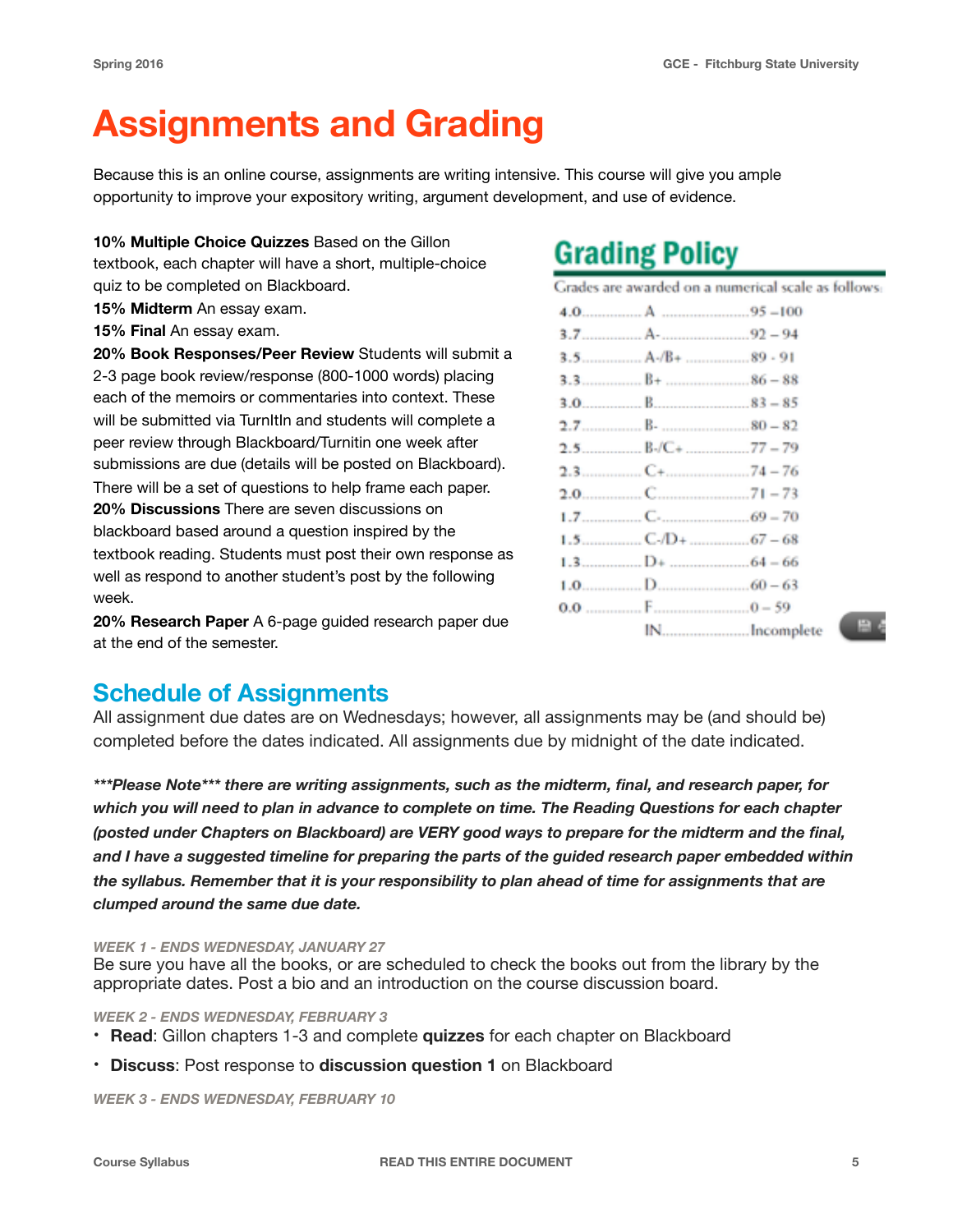- **Read**: Gillon chapters 4 and 5 and complete **quizzes** for each chapter on Blackboard
- **Discuss**: Post response to **discussion question 2** on Blackboard (and respond to discussion 1)

#### *WEEK 4 - ENDS WEDNESDAY, FEBRUARY 17*

- **Read**: Steinbeck, *A Winter of Our Discontent*
- **Write**: **2-3 page response paper** placing the book in historical context with discussion of relevant themes to the course. Submit a peer review (by Feb. 24)

#### *WEEK 5 - ENDS WEDNESDAY, FEBRUARY 24*

- **Read**: Gillon chapters 6 and 7 and complete **quizzes** for each chapter on Blackboard
- **Discuss**: Post response to **discussion question 3** on Blackboard (and **respond** to discussion 2)

#### *WEEK 6 - ENDS WEDNESDAY, MARCH 2*

- **Read**: Gillon chapter 8 and Moody, *Coming of Age in Mississippi,* complete **quiz** for Gillon chapter on Blackboard
- **Write**: **2-3 page response paper** placing the book in historical context with discussion of relevant themes to the course. Submit a peer review (by March 9).

#### *WEEK 7 - ENDS WEDNESDAY, MARCH 9*

- **Read**: Gillon chapters 9-11 and complete **quizzes** for each chapter on Blackboard
- **Discuss**: Post response to **discussion question 4** on Blackboard (and **respond** to discussion 3)
- **• MIDTERM DUE** (covers Chapters 1-9), submit via Blackboard. Questions submitted in Week 5

#### *WEEK 8 - ENDS WEDNESDAY, MARCH 16*

(Spring Break): Review research paper topics and make selection. Send Prof. Jewell any questions, test your thesis, begin drafting. Topics will be posted on Blackboard by February 24.

#### *WEEK 9 - ENDS WEDNESDAY, MARCH 23*

- **Read**: Thompson, *Fear and Loathing on the Campaign Trail '72*
- **Write**: **2-3 page response paper** placing the book in historical context with discussion of relevant themes to the course. Submit a peer review (by March 9), (and **respond** to discussion 4).

#### *WEEK 10 - ENDS WEDNESDAY, MARCH 30*

- **Read**: Gillon chapter 12 and complete **quiz** for chapter on Blackboard
- **Write**: Turn in **draft** of research paper

#### *WEEK 11 - ENDS WEDNESDAY, APRIL 6*

- **Read**: MacDonald, *All Souls*
- **Write**: **2-3 page response paper** placing the book in historical context with discussion of relevant themes to the course. Submit a peer review (by April 13).

*WEEK 12 - ENDS WEDNESDAY, APRIL 13* 

- **Read**: Gillon chapters 13 and 14 and complete **quizzes** for each chapter on Blackboard
- **Discuss**: Post response to **discussion question 5** on Blackboard

#### *WEEK 13 - ENDS WEDNESDAY, APRIL 20*

- **Read**: Gillon chapters 15 and 16 and complete **quizzes** for each chapter on Blackboard
- **Discuss**: Post response to **discussion question 6** on Blackboard (and **respond** to discussion 5)

*WEEK 14 - ENDS WEDNESDAY, APRIL 27*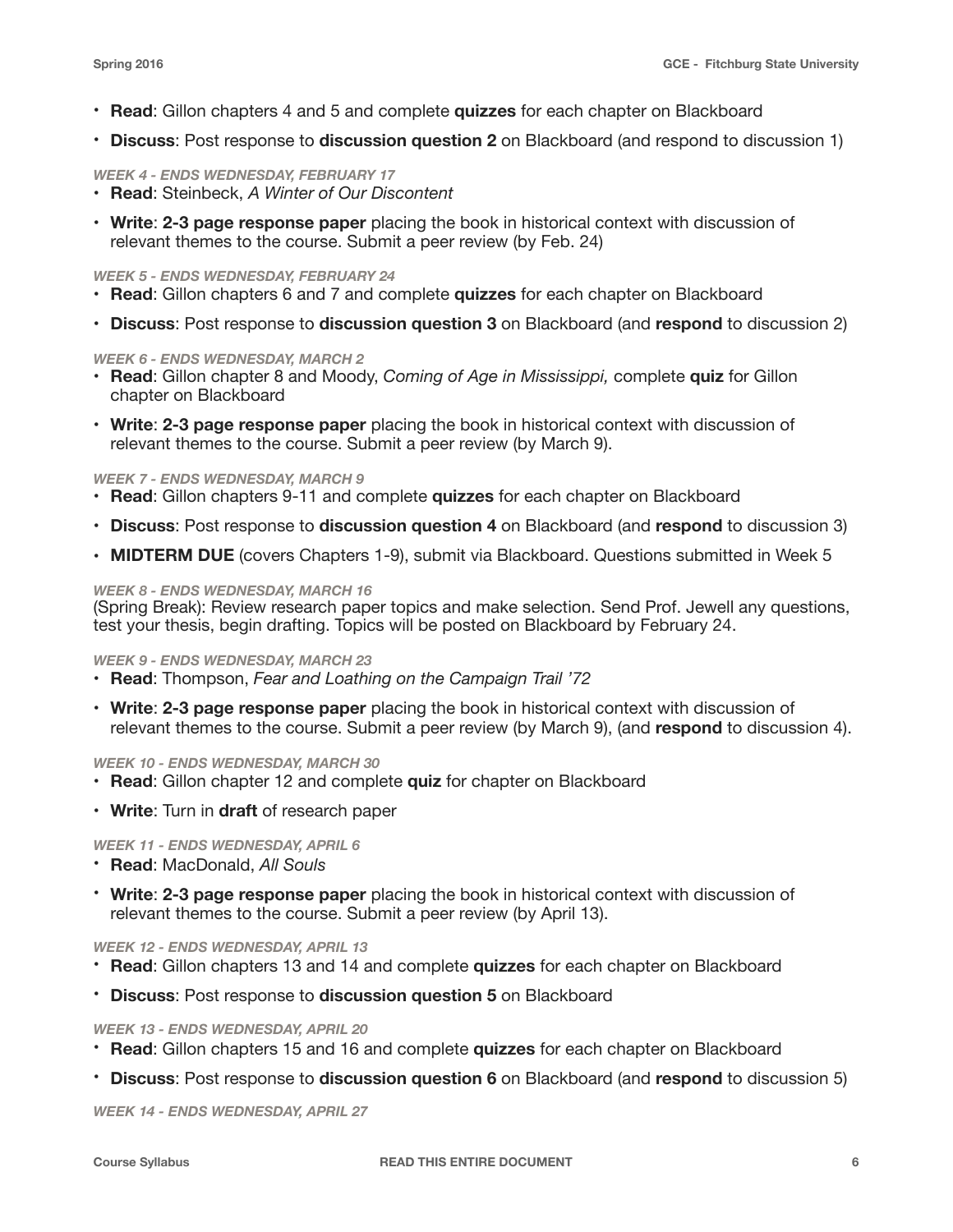- **Read**: Finnegan, *Cold New World*
- **Write**: **2-3 page response paper** placing the book in historical context with discussion of relevant themes to the course. Submit a peer review (by May 4).

*WEEK 15 - ENDS WEDNESDAY, MAY 4* 

- **Read**: Gillon chapters 17 and 18 and complete **quizzes** for each chapter on Blackboard
- **Discuss**: Post response to discussion **question 7** on Blackboard (and **respond** to discussion 6)

*WEEK 16 - ENDS WEDNESDAY, MAY 11* 

- **Read**: Finnegan, *Cold New World*
- **Write**: **2-3 page response paper** placing the book in historical context with discussion of relevant themes to the course. Submit a peer review (by May 18), (and **respond** to discussion 7).

*WEEK 17 - ENDS WEDNESDAY, MAY 16*  Final **Research Paper** Due, submit via Blackboard.

**FINAL EXAM** due, submit via Blackboard. (questions posted during week15)

### **Discussion Questions**

As you read the chapters in Gillon, think about the following discussion questions to craft your response.

(1) Chapters 1-3

Which was more threatening to the United States: the expansion of communism abroad or the Red Scare at home?

(2) Chapters 4, 5

What forces shaped the emerging world of suburbia in the 1950s the most: economic prosperity and federal policies; technological innovation and popular culture; or Cold War anxieties and political and cultural conformity?

(3) Chapters 6,7

In what ways was the year 1960 a turning point in American history? What paradoxes in American life moved towards resolution, and what paradoxes continued?

(4) Chapters 8-11

Looking at the rapid transformation of America in the Johnson and Nixon years, what factors would you highlight as the key to what historians have called the "unraveling" or "fragmentation" of the country?

(5) Chapters 12-14

What factors were more responsible for "morning in America" in the 1980s: a return to prosperity or Ronald Reagan's presidency — or do you reject the idea that the US returned to "normalcy" after the crises of the 1970s?

(6) Chapters 15, 16 What conflicts have best defined—or should define—America's role in international affairs in the post-Cold War world?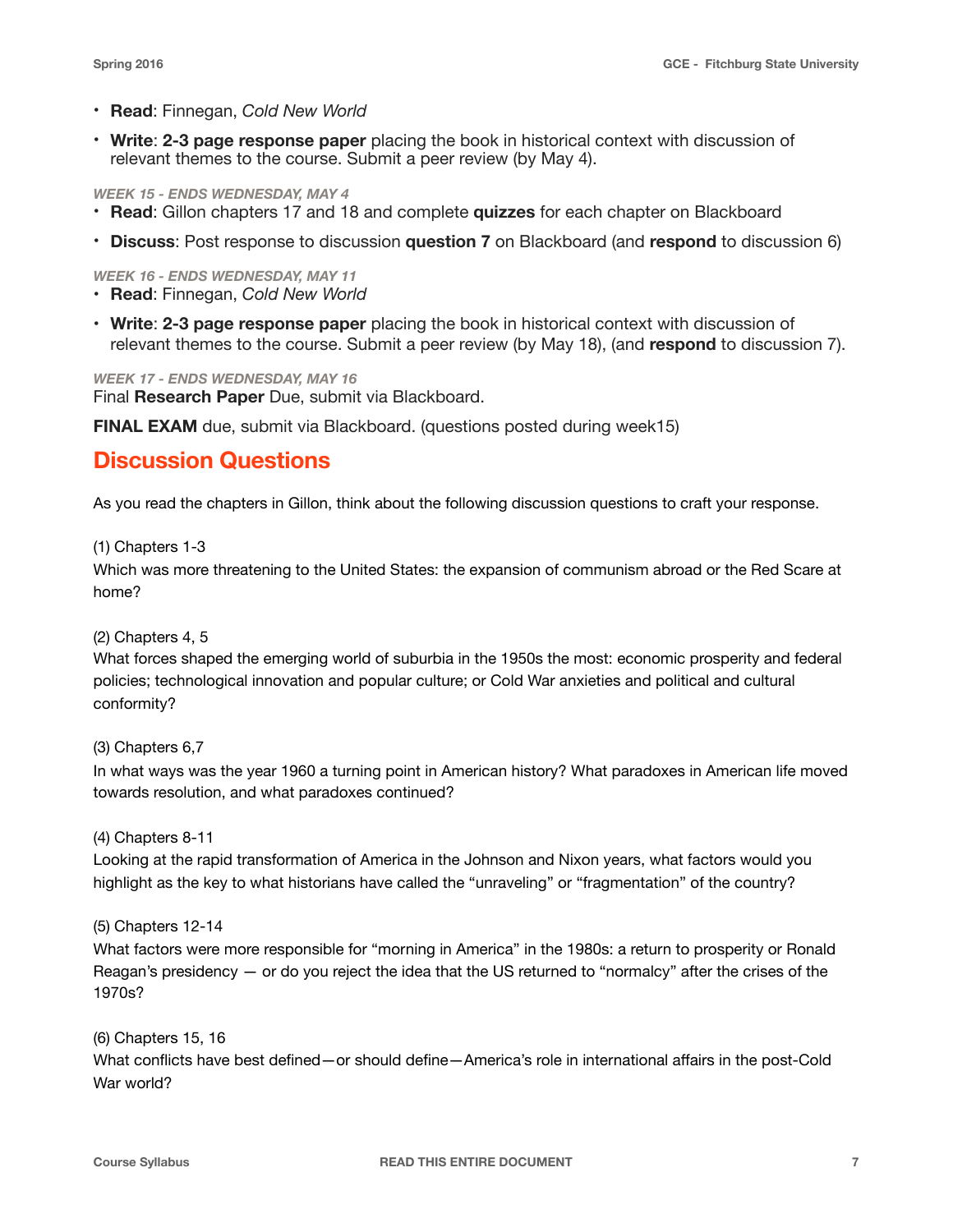#### (7) Chapters 17, 18

Does the idea of multiculturalism potentially resolve the paradoxes in American life that we have studied this semester? Do the same paradoxes continue, or do we confront new ones in the coming years?